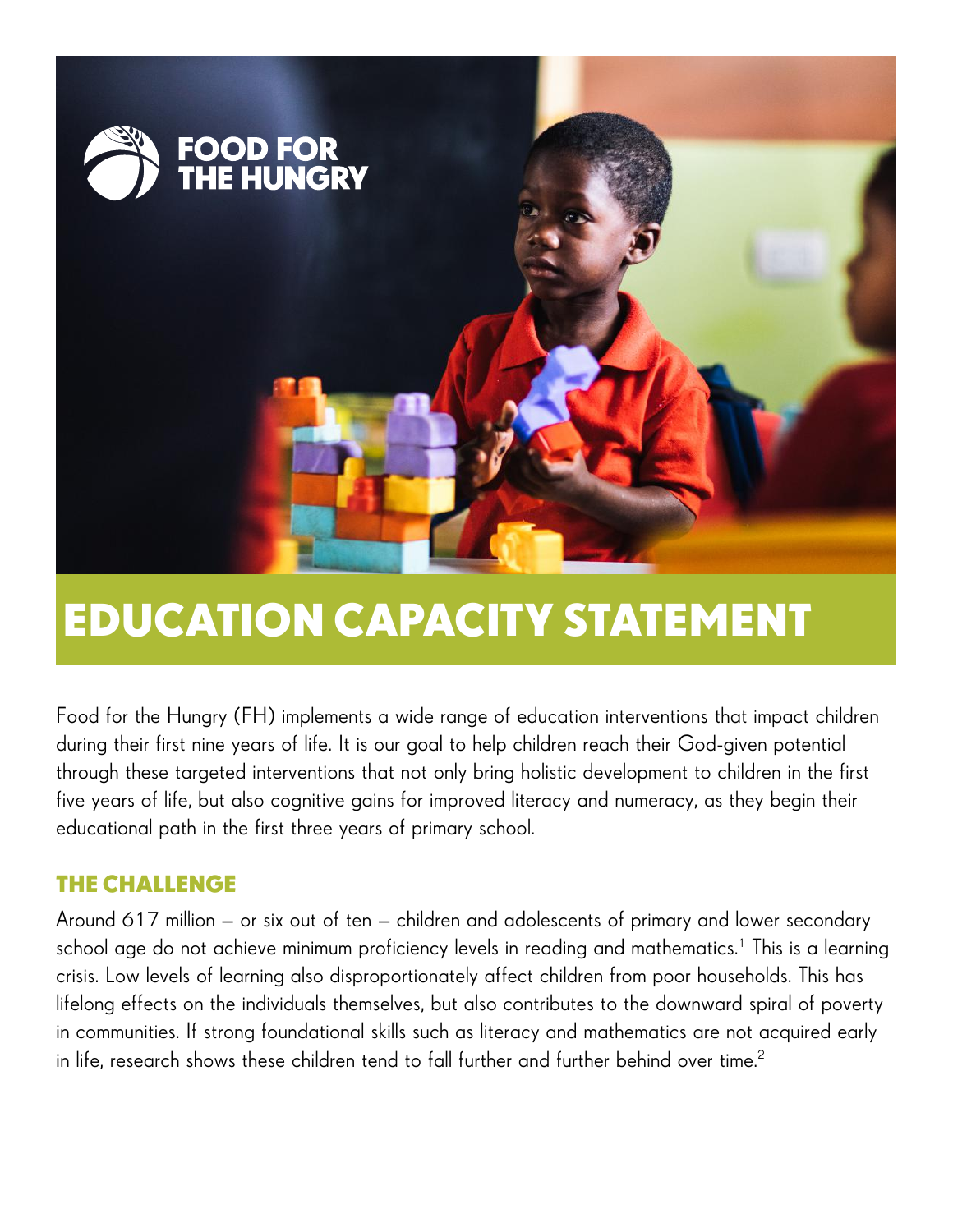

## **THE CHALLENGE (CONTINUED)**

Education lifts people out of poverty and enables children to reach their God-given potential. Cognitive health and emotional development during the formative years of life translates into school success: a reduction in grade repetition, increased academic gains, increased salaries upon graduation, and, most importantly, escape from poverty. Interventions within the first five years is noted as the most strategic, cost-effective, efficient and influential intervention in changing the course of a child's academic career.<sup>3</sup> If all students in low-income countries left school with basic reading and numeracy skills, poverty would be reduced by 12 percent.<sup>4</sup> Furthermore, every additional year of schooling raises lifetime personal earnings by 10%.<sup>5</sup>

## **THE RESPONSE**

FH partners with caregivers, teachers and the community to support their children throughout their education. FH programs support a holistic, integrated approach, promoting evidence-based interventions that improve child learning.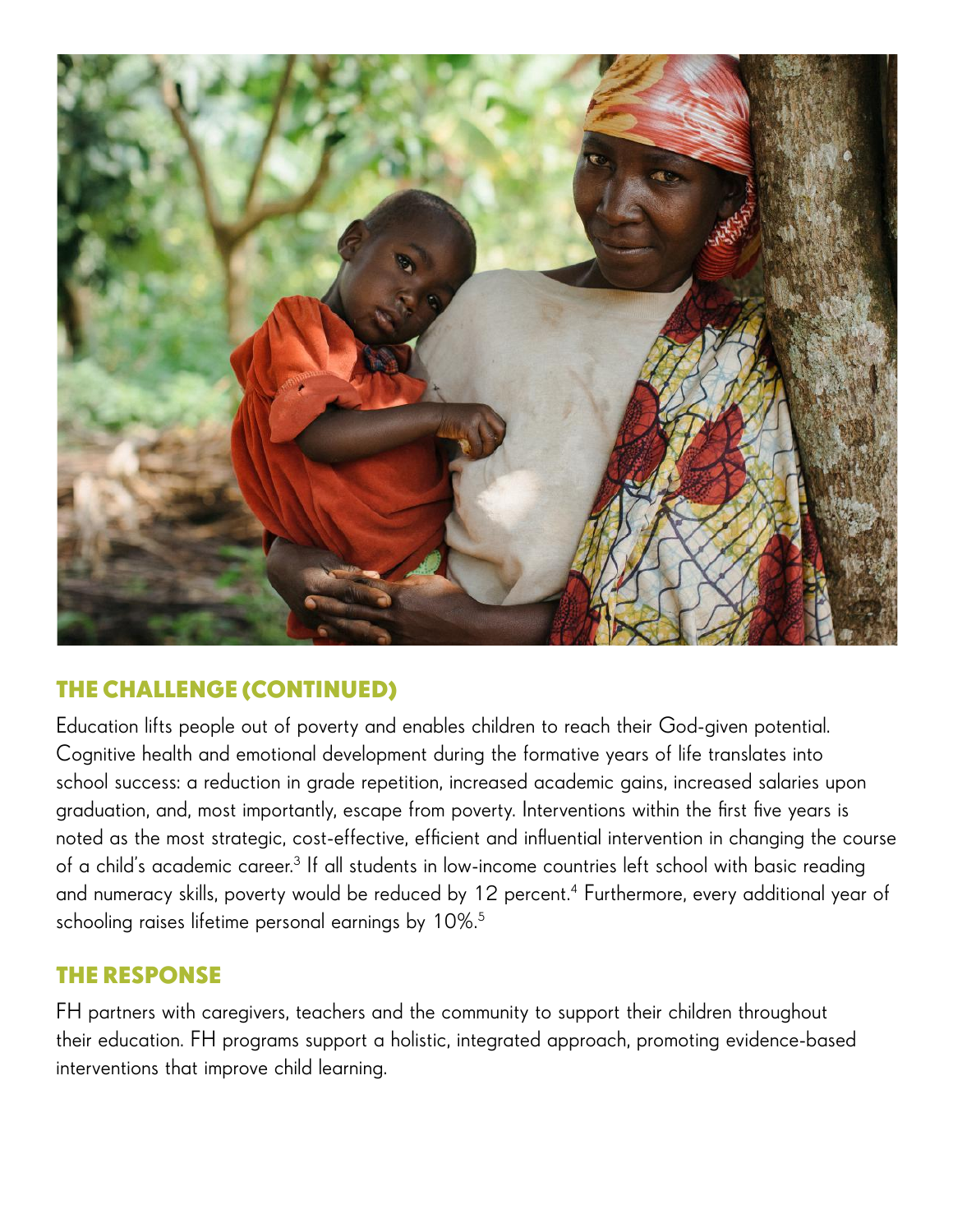### **EDUCATION INTERVENTIONS FOCUS ON THE FOLLOWING THREE AREAS:**

#### **ENGAGING CAREGIVERS**

Effective parenting and caregiver support is critical to a child's development. Working through community volunteers in bi- monthly meetings, caregivers practice child stimulation and emerging literacy and numeracy with children in the first five years of life. In addition, FH works with caregivers and parents to decrease and mitigate toxic stress, which hinders development.

#### **INCREASING TEACHER CAPACITY**

Teacher quality is the most important schoolbased factor in student achievement.<sup>6</sup> In

collaboration with the Ministry of Education, FH's interventions include increasing teacher capacities in numeracy and literacy, and classroom practices that help children to achieve grade level benchmarks.

#### **ENGAGING COMMUNITY ACTORS**

FH engages with the community to increase positive out-of-school learning opportunities to augment what is done in the home and school. This includes working with churches and community leaders to increase opportunities for learning, as well as community learning spaces and materials to increase academic outcomes.

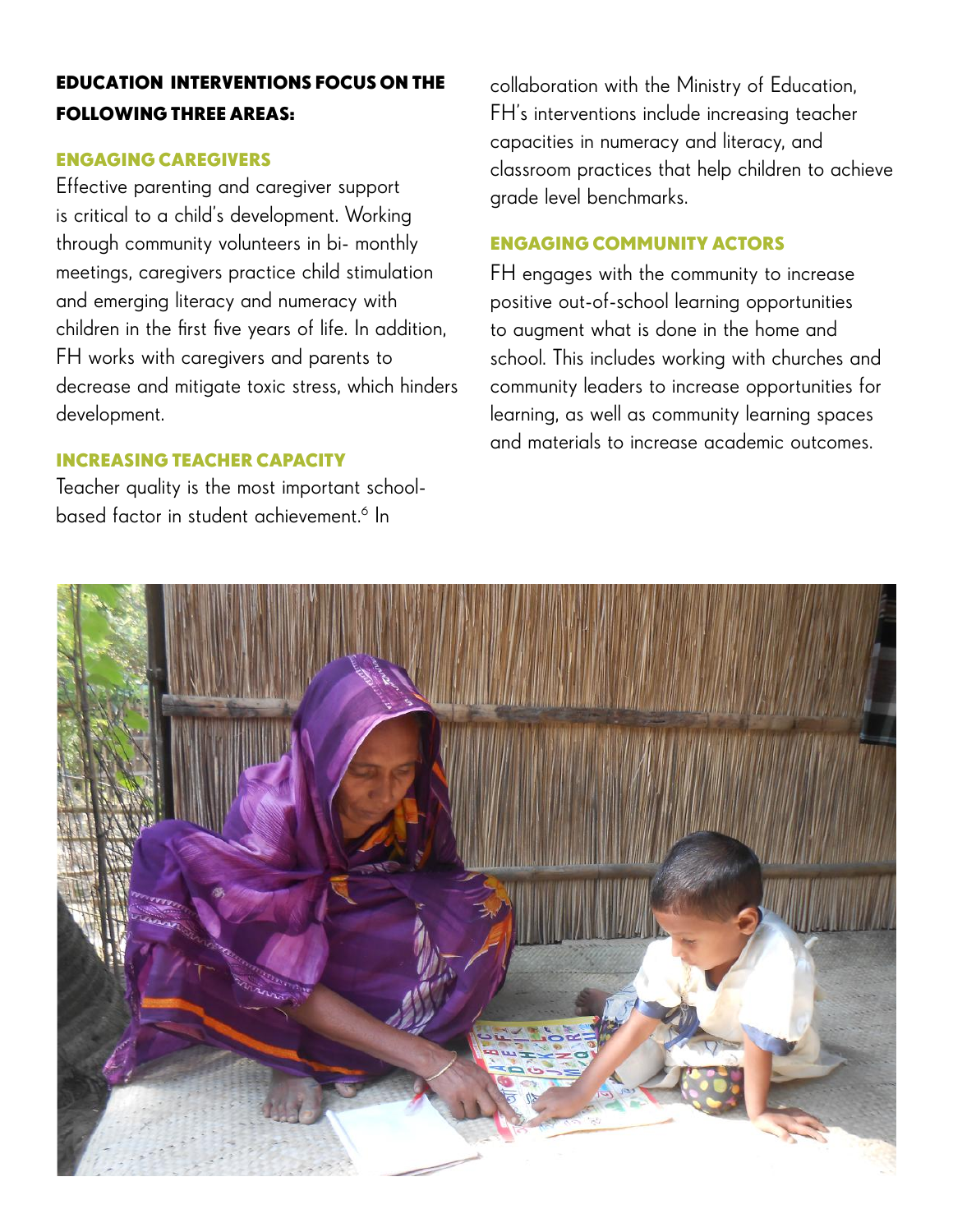## **ABOUT FH**

Food for the Hungry (FH) has been working since 1971 to provide relief and development programs in 18 countries across Africa, Asia, and Latin America. Focusing on education; health and nutrition; water, sanitation, and hygiene (WASH); livelihoods; and disaster risk reduction, FH believes in holistic methods to address poverty, honoring the people it serves by inviting them to contribute to the process. FH employs a human-centered model for all of its development programming in order to influence norms and behaviors and create an enabling environment for results within all of these sectors.

#### **KEY EDUCATION INITIATIVES**

#### **Early Childhood Development**

Children develop within an environment of relationships. These relationships affect virtually all aspects of development intellectual, social, emotional, physical, and behavioral—and their quality and stability in the early years lay the foundation that supports a wide range of later outcomes.<sup>7</sup> FH's early childhood programs are integrated and holistic. FH trains parents, caregivers and community members to care for children from pregnancy through their first six years of life. Training focuses on early stimulation, emergent literacy and numeracy, responsive caregiving, health and nutrition, WASH, and socialemotional skills for young children.

#### **Literacy and Numeracy**

FH conducts cascade groups with caregivers to encourage parent understanding and build their capacity to support their children's early grade success. Modules focus on helping parents understand the learning goals of their children at each age, how to support their children in learning after school, and promoting engagement with their children's school. FH also works in partnership with Ministries of Education to train teachers in grades 1-3 on effective literacy and mathematics instruction. FH creates teacher learning circles and professional development groups to support continuous professional development and improve collaboration amongst teachers.

#### **Girls' Education**

FH has been supporting girls' education in South Sudan through a DFID grant since April 2013. This project is developing effective partnerships between the government of South Sudan and local organizations to deliver a community-based school improvement program, which includes cash transfers to girls and their families; capitation grants to schools; and provision of practical support to schools, teachers and education managers to improve the quality of education.



**"KEEP HOLD OF INSTRUCTION; DO NOT LET GO; GUARD HER, FOR SHE IS YOUR LIFE." - PROVERBS 4:13**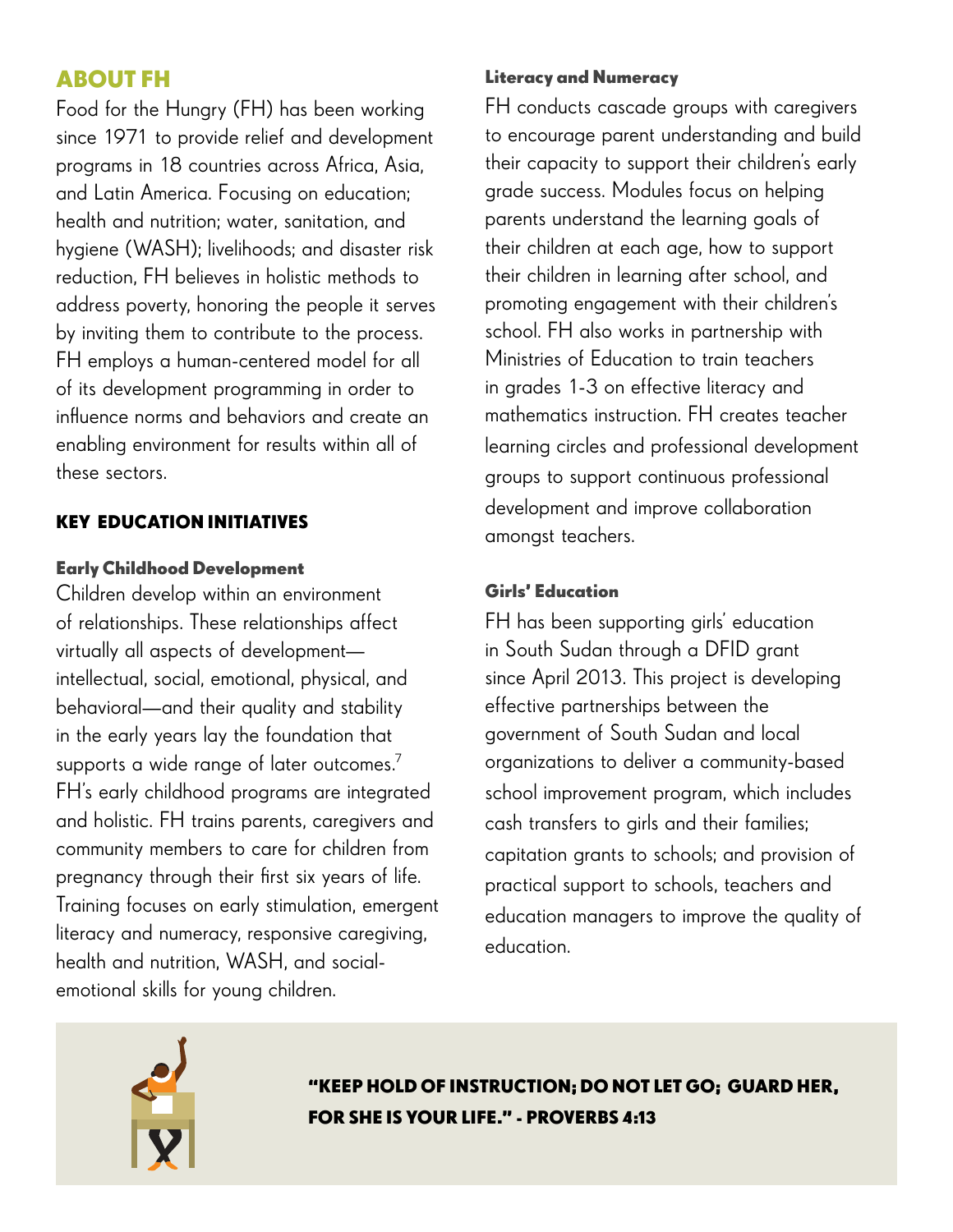

#### **Adult Literacy**

FH supports adult literacy projects in countries such as Bangladesh and DRC, linking literacy training with livelihoods activities. Projects support second-chance literacy learning opportunities, incomegenerating activities and positive behavior changes through community learning groups. These projects also provide increased access to reading materials through community libraries.

#### **Teaching and Learning Methods**

FH ensures appropriate learning materials and books are available for children in our country programs in a language they speak and understand. Together with community leaders and actors, FH creates community libraries,

ensuring access to high quality children's books. FH also works to increase ownership of children's books in homes. Recently, FH staff translated 458 children's books from the Global Digital Library into 10 languages across five countries, for use in its education programs.

#### **Education in Emergencies (EiE)**

FH supports children's educational and psychosocial needs in the aftermath of emergencies. FH has experience implementing EiE projects, including Child Friendly Spaces, in refugee camps and natural disaster-affected communities in Asia, Africa, Latin America and the Middle East. FH also collaborated on the creation of an Education in Emergencies toolkit, which focuses on psychosocial support and child protection in emergencies.

#### **Education in Emergencies: Mozambique**

FH is responding in Mozambique to the damage done to education systems from Cyclones Idai and Kenneth. Working with UNICEF and Education Cannot Wait, FH is rebuilding safe and healthy school environments through rehabilitation of schools and WASH infrastructure in order to get children back to school. Through this project, FH is directly supporting 17,846 students between the ages of 6 and 11 years with school supply kits, and 272 teachers with materials and recreation kits. Teachers and school administrators are receiving specialized training to be able to care for their students well and ensure they receive the psychosocial support they need as they return to school. Back to school awareness messages are disseminated to caregivers through cascade groups at the community level.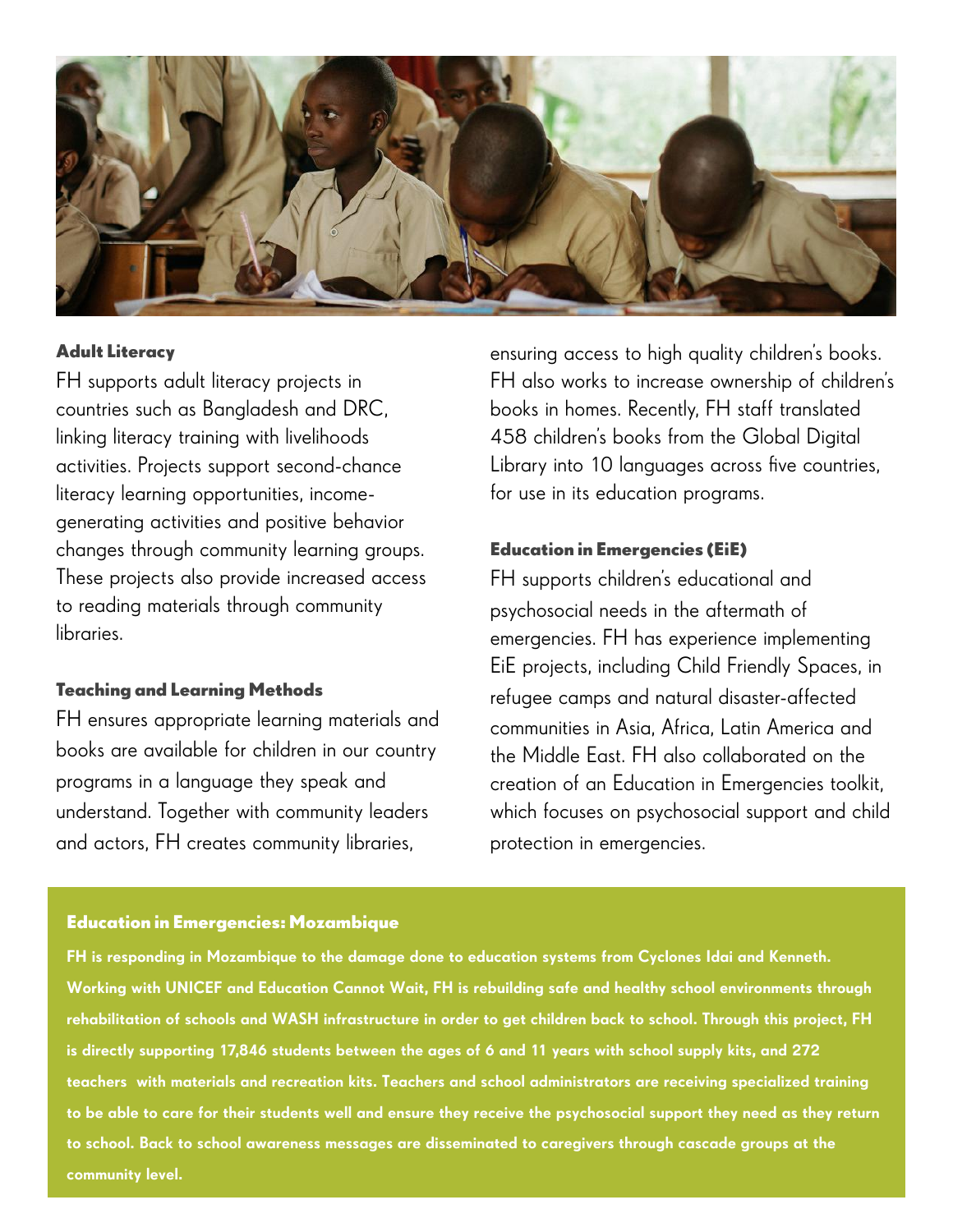

#### **Education Assessments**

FH conducts rigorous education assessments to guide and inform its program design. For children in the age group of 3.5 to 6.5 years old, FH uses the International Development and Early Learning Assessment (IDELA) to assess children's early learning and development. For children 7 to 15 years of age, FH uses a Citizen-Led Assessment to assess key literacy and numeracy skills such as phonemic awareness, reading comprehension, fluency, as well as addition, subtraction, multiplication and division. Finally, FH conducts caregiver surveys to assess caregiver engagement and influence in their children's development and education, as well as the home and community learning environment.





**WASHINGTON, D.C. OFFICE**

1001 Connecticut Ave. NW Suite 1115 Washington, D.C. 20036 202.547.0560